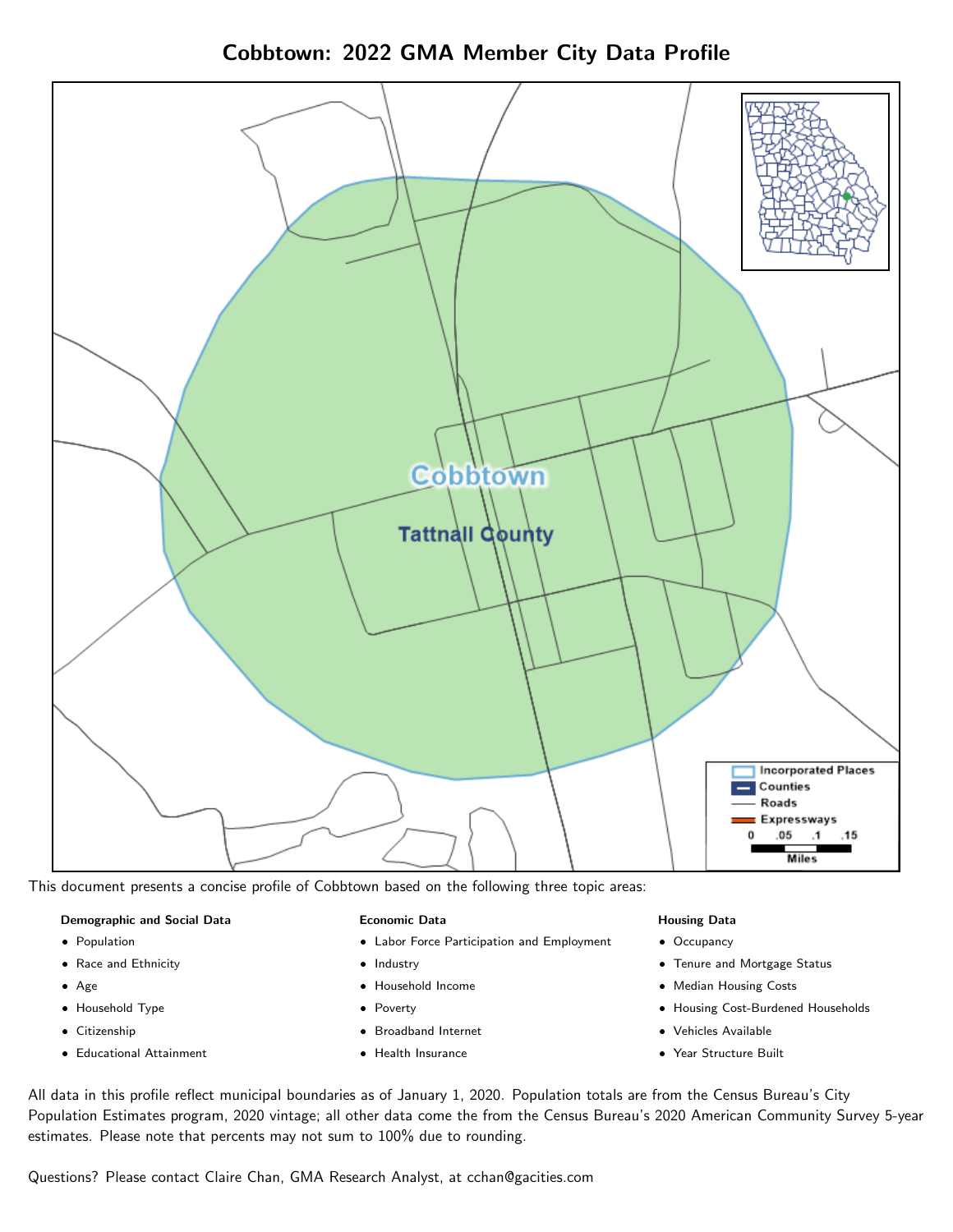# Cobbtown: Demographic and Social





## **Citizenship**



Source: American Community Survey, 2020 5-year estimates, table B05002 Source: American Community Survey, 2020 5-year estimates, table B15002

## Race and Ethnicity



Source: U.S. Census Bureau, City Population Estimates, 2020 vintage Source: American Community Survey, 2020 5-year estimates, table B03002

## Household Type



Source: American Community Survey, 2020 5-year estimates, table B01001 Source: American Community Survey, 2020 5-year estimates, table B11001

## Educational Attainment



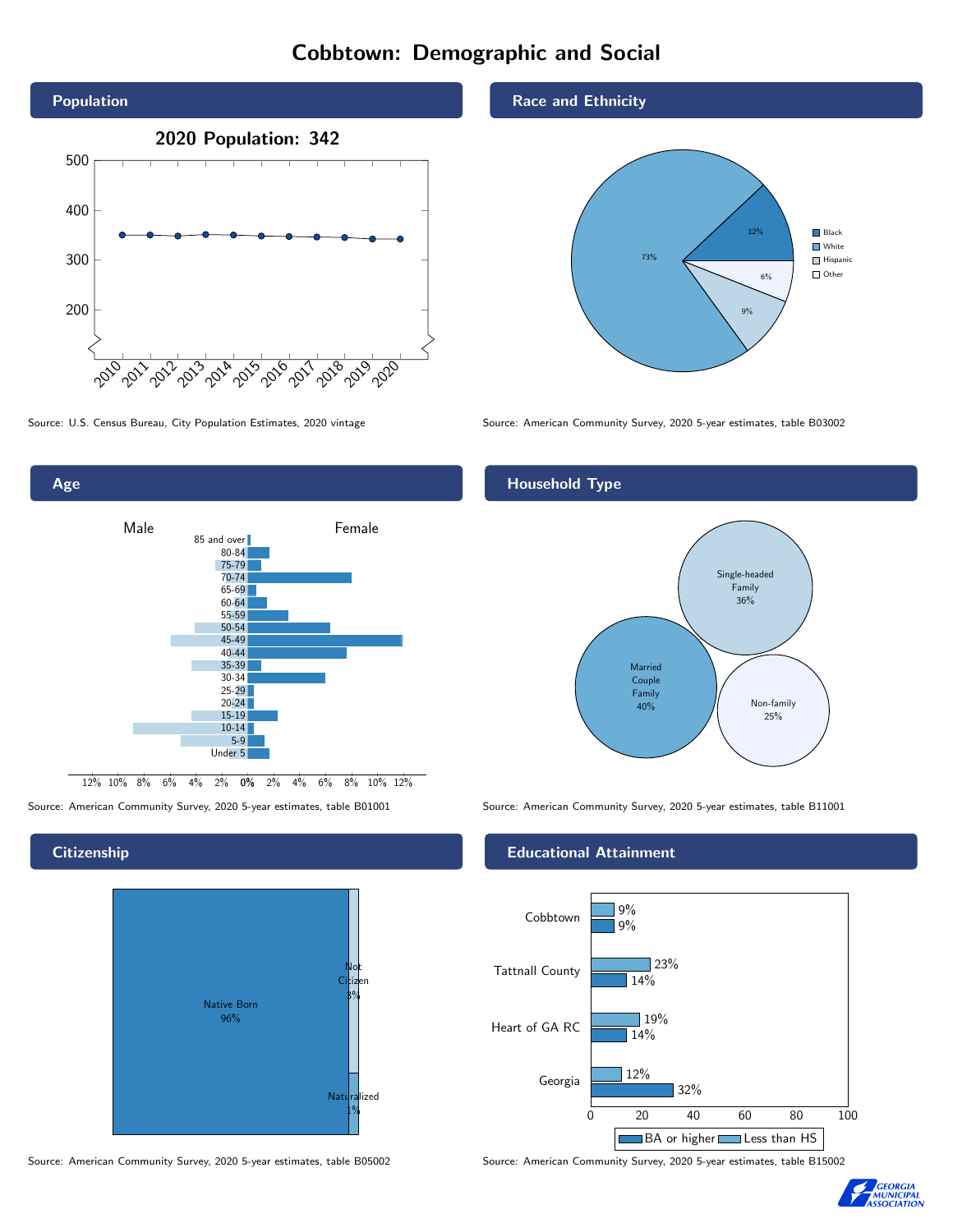# Cobbtown: Economic



Source: American Community Survey, 2020 5-year estimates, table B23001 Note: Unemployment rate is based upon the civilian labor force.



Source: American Community Survey, 2020 5-year estimates, tables B19013 and B19025 Source: American Community Survey, 2020 5-year estimates, table B17010



Industry

| Agriculture, forestry, fishing and hunting, and mining      | $1\%$ |
|-------------------------------------------------------------|-------|
| Construction                                                | 12%   |
| Manufacturing                                               | 3%    |
| <b>Wholesale Trade</b>                                      | $1\%$ |
| Retail Trade                                                | 13%   |
| Transportation and warehousing, and utilities               | 27%   |
| Information                                                 | $1\%$ |
| Finance and insurance, real estate, rental, leasing         | 5%    |
| Professional, scientific, mgt, administrative, waste mgt    | 11%   |
| Educational services, and health care and social assistance | 18%   |
| Arts, entertainment, recreation, accommodation, food        | $3\%$ |
| service                                                     |       |
| Other services, except public administration                | $2\%$ |
| Public administration                                       | $2\%$ |

Source: American Community Survey, 2020 5-year estimates, table C24030

## Poverty



## Health Insurance



Source: American Community Survey, 2020 5-year estimates, table B28002 Source: American Community Survey, 2020 5-year estimates, table B18135